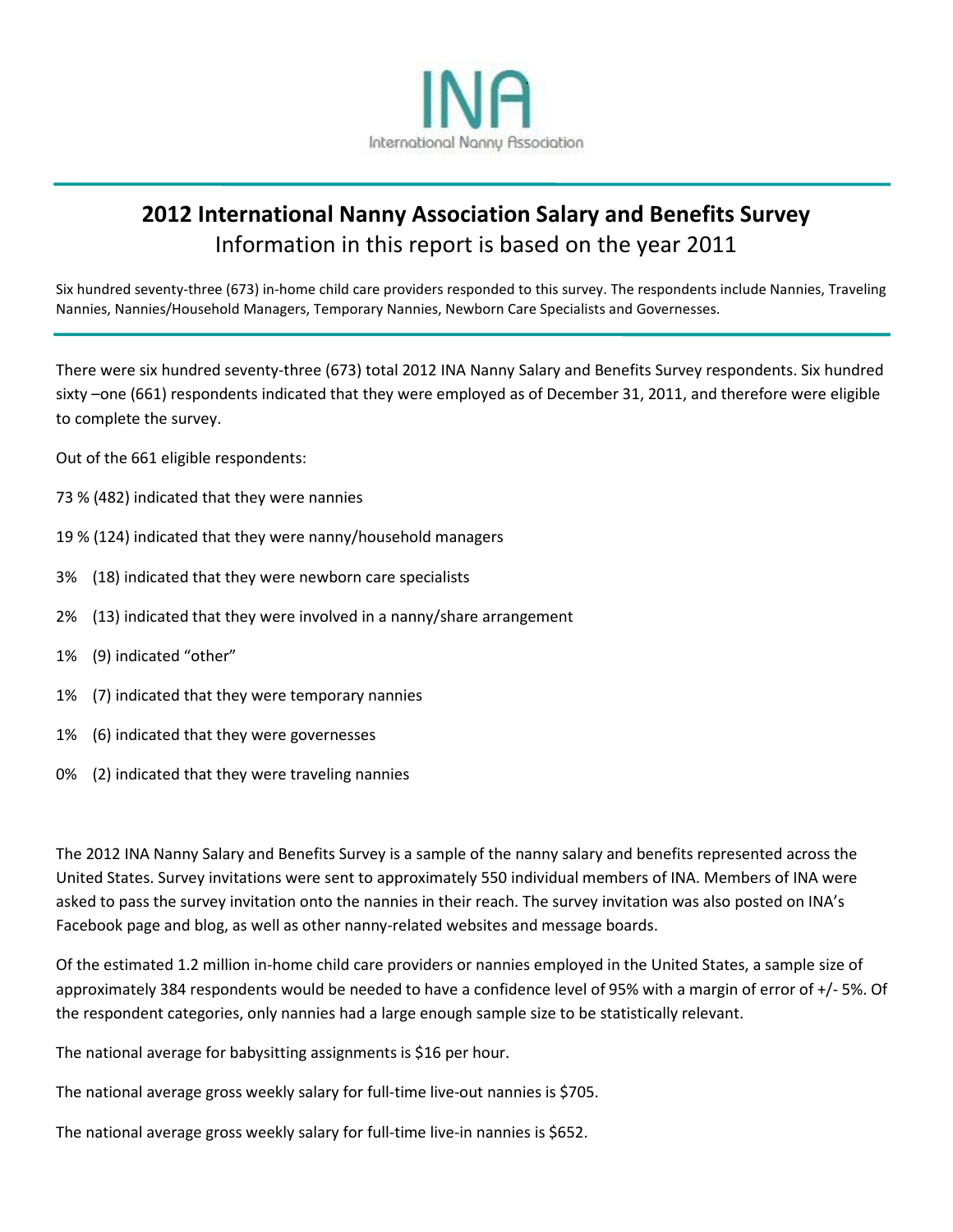

### **Full-time Nannies**

Of the four hundred eighty-two (482) nanny respondents, 3 did not indicate if they were employed full-time or parttime and therefore were excluded from the analysis. Three hundred sixty-eight (368) nanny respondents indicated that they were employed full-time and were included in the analysis for full-time nannies.

# **Of the 368 respondents that indicated that they were employed full-time, 89% responded that they live in their own home and were employed as live-out nannies.**

- 8% responded that they live in their employer's home.
- 3% responded that they live in a separate residence provided by their employer.

## **70% of full-time nannies responded that they were both CPR and first aid certified.**

- 15% responded that they were not CPR or first aid certified.
- 14% responded that they were only CPR certified.
- 1% responded that they were only first aid certified.

# **94% of full-time nannies responded that they care for children ages 9 and under.**

- 17% responded that they care for twins.
- 7% responded that they give for children with special needs.
- 6% responded that they care for children over age 9.

# **70% of full-time nannies responded that they have a written work agreement.**

30% responded not having a written work agreement.

# **42% of full-time nannies responded that they were being paid through a payroll service.**

57% responded that they were not being paid through a payroll service.

1% did not indicate how they were paid.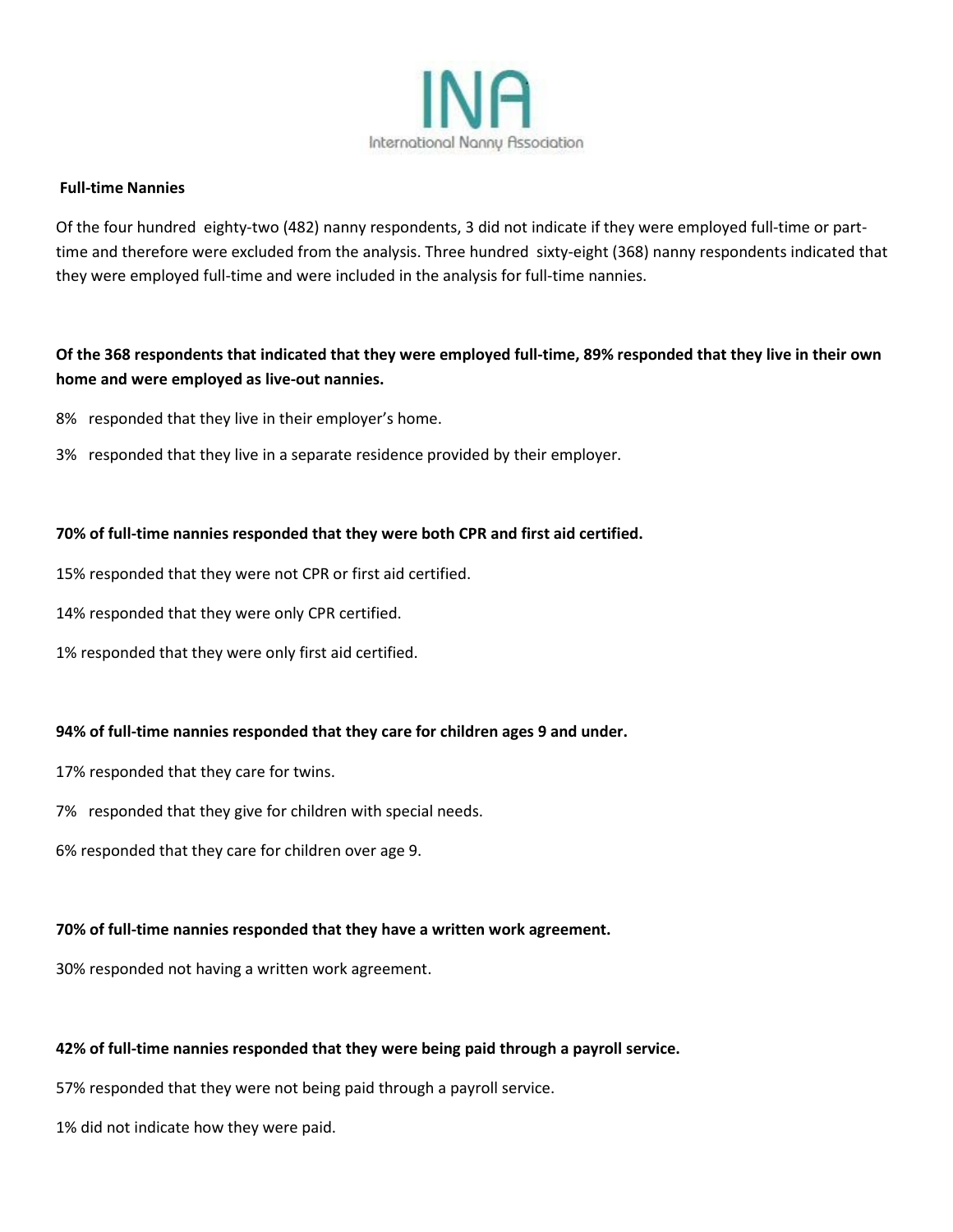

## **68% of full-time nannies responded that their employers withhold both state and federal employment taxes.**

23% responded that their employers do not withhold any employment taxes.

7% responded that their employers withhold federal taxes only.

2% did not respond.

## **19% of full-time nannies responded that they have completed a nanny training program.**

81% responded that they have not completed a nanny training program.

## **72% of full-time nannies responded that they work for a professional couple.**

11% responded that they work for a couple where one or both parents work from home.

9% responded that they work for a couple where one parent is a professional/and one parent is at home.

2% responded that they work for an internationally known celebrity.

2% responded that they work for an independently wealthy individual or family.

2% responded that they work for a professional single parent.

1% responded that they work for a divorced couple with shared custody.

1% responded that they work for a nationally known celebrity.

## **45% of full-time nannies responded that they found their current position through a local placement agency.**

18% responded that they found their current position through a local Internet job site or online classified.

15% responded that they found their current position through a national Internet recruiting site (i.e., Sittercity.com).

15% responded that they found their current position through word of mouth referral /networking.

4% responded that they found their current position through other means .

3% responded that they found their current position through a nationwide placement agency.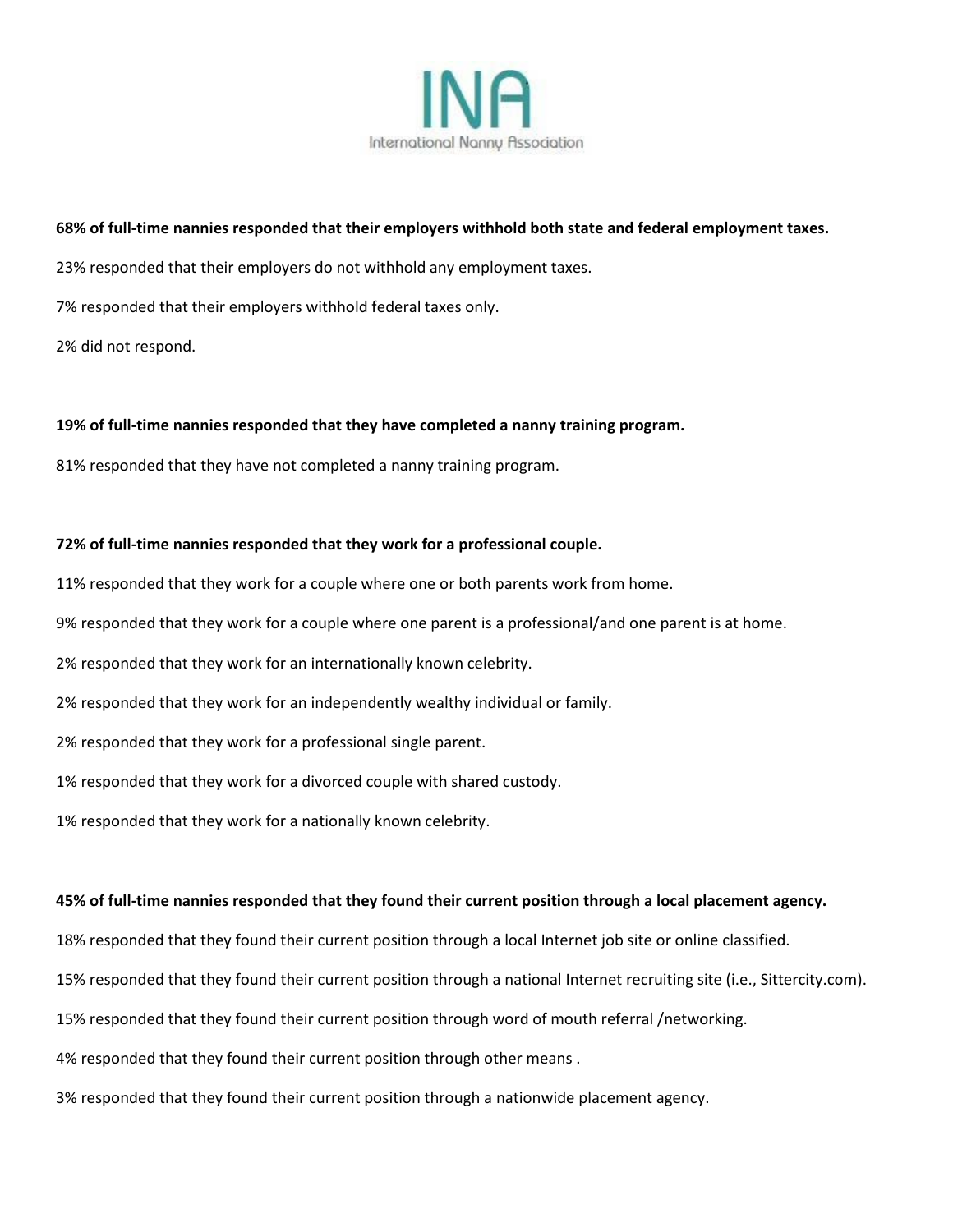

## **74% of full-time nannies responded that they receive paid national and religious holidays**.

64% responded that they receive paid sick days.

46% responded that they receive 2 weeks paid vacation.

26% responded that they receive more than 2 weeks paid vacation.

11% responded that they receive 1 week paid vacation

33% responded that they receive paid personal days.

#### **16% of full-time nannies responded that they receive 100% paid health insurance.**

10% responded that they receive 50% paid health insurance.

#### **30% of full-time nannies responded that they receive reimbursement for use of their vehicle.**

26% responded that they receive use of an employer furnished vehicle.

## **11% of full-time nannies responded that they receive cell phone allowance.**

- 7% responded that they receive registration and/or travel expense to professional conferences.
- 3% responded that they receive employer paid dues to a professional association.
- 3% responded that they receive retirement plan contributions.

**74% of full-time nannies responded that regardless of if their employer needs them to work, they are paid their weekly salary in full** (i.e., if their employer takes an afternoon off and sends the nanny home for the day, the nanny is not docked hours)**.**

13% responded that they are not paid if they are not needed.

8% responded that they are paid, but are asked to swap hours or make up the hours they were given off.

2% did not respond.

3% responded that other arrangements are made.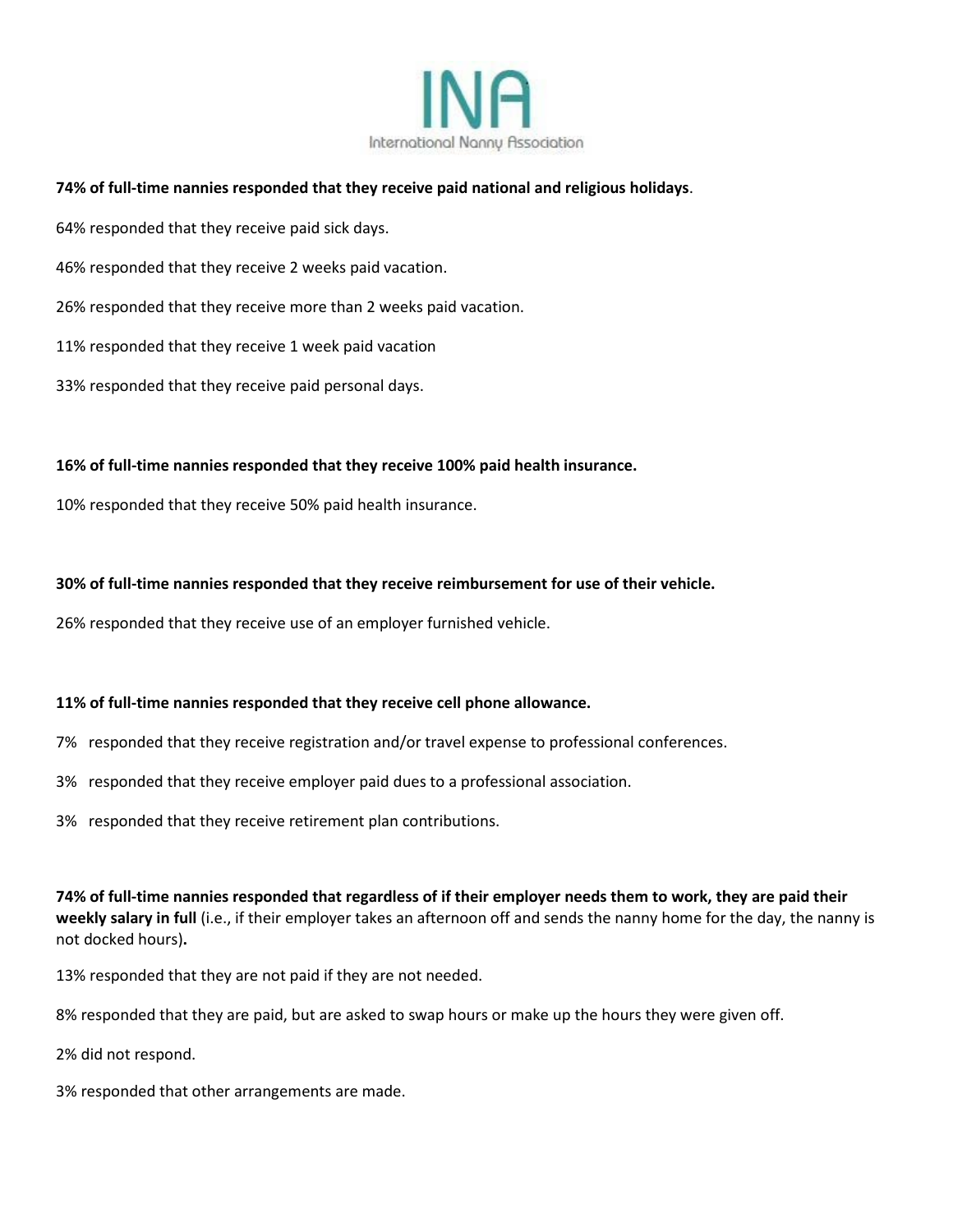

## **68% of full-time nannies responded that they did receive a bonus holiday or year-end bonus in 2011.**

29% responded that they did not receive a holiday or year-end bonus in 2011.

## **Out of the 68% of full-time nannies that responded that they did receive a bonus holiday or year-end bonus** in 2011:

72% responded that their employer did not report their year-end monetary gift/bonus as taxable income.

19% responded that their employer did report their year-end monetary gift/bonus as taxable income.

9% did not respond.

## **Out of the 68% of full-time nannies that responded that they did receive a bonus holiday or year-end bonus** in 2011:

5% responded that they received a bonus of more than one month's salary.

48% responded that they received a bonus of one week's salary.

22% responded that received a bonus of two weeks' salary.

25% responded that they received "other."

## **Compared to 2008, 69% of full-time nannies responded that they are earning more in 2011 than they were in 2008.**

16% responded that they are earning less in 2011.

13% responded that they were earning equivalent.

2% did not respond.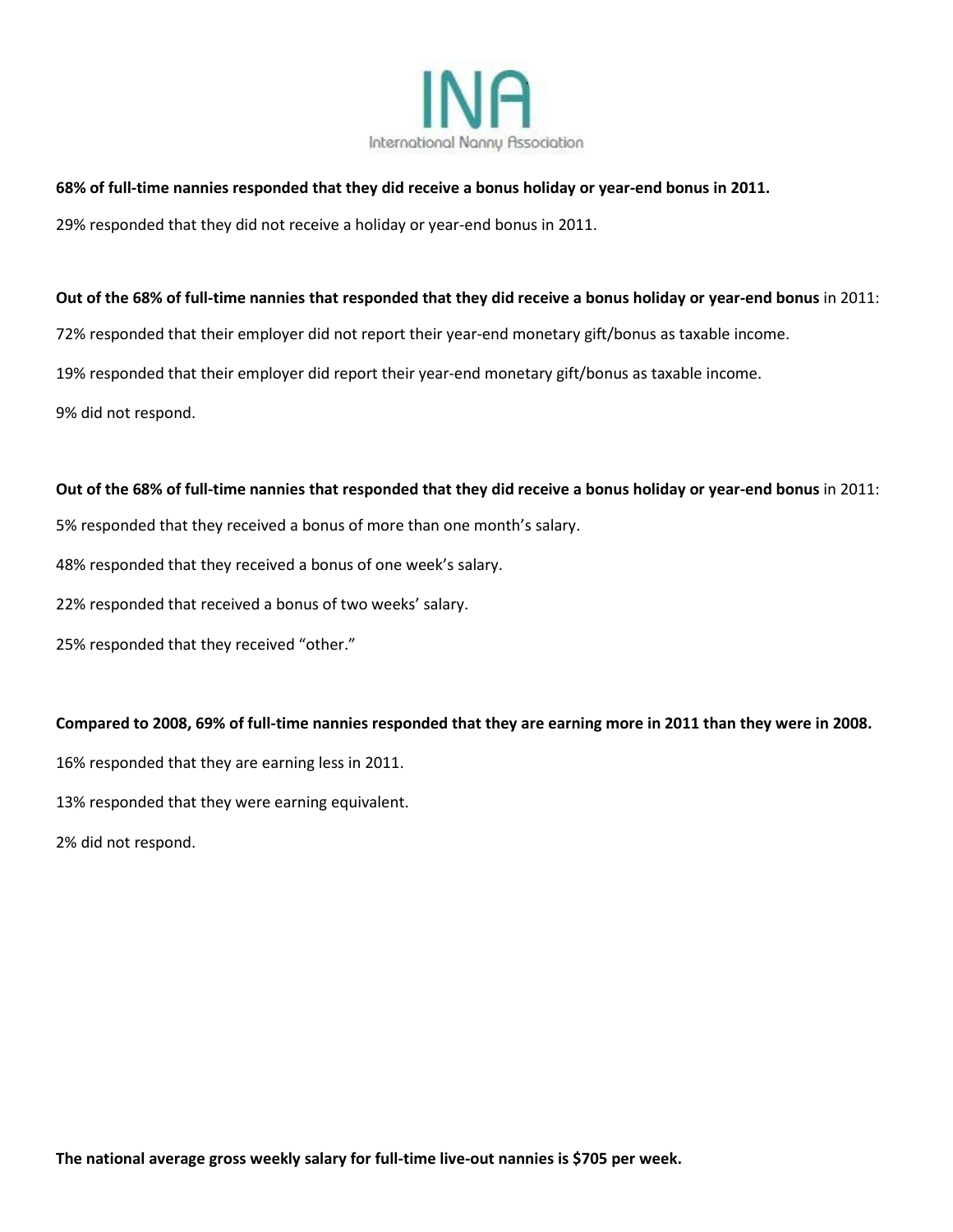

Of the three hundred sixty-eight (368) survey respondents that indicated they were employed full-time as live- out nannies, 325 provided salary information.

17% responded that they earn \$500 gross salary per week.

14% responded that they earn \$1000 or more gross salary per week.

- 12% responded that they earn \$600 gross salary per week.
- 9% responded that they earn \$800 gross salary per week.

9% responded that they earn \$750 gross salary per week.

8% responded that they earn \$650 gross salary per week.

7% responded that they earn \$850 gross salary per week.

7% responded that they earn \$700 gross salary per week.

6% responded that they earn \$400 gross salary per week.

5% responded that they earn \$950 gross salary per week.

4% responded that they earn \$900 gross salary per week.

2% responded that they earn \$300 gross salary or less per week.

#### **Gross Weekly Salary Averages for Geographical Areas That Had Three (3) or More Respondents:**

| Albany, New York      | \$683 | Detroit, Michigan              | \$575       | New York, New York        | \$831 |
|-----------------------|-------|--------------------------------|-------------|---------------------------|-------|
| Anaheim, California   | \$700 | Durham, North Carolina         | <b>S775</b> | Newark, New Jersey        | \$767 |
| Atlanta, Georgia      | \$682 | Fremont, California            | \$775       | Oakland, California       | \$911 |
| Austin, Texas         | \$542 | Harrisburg, Pennsylvania \$643 |             | Olympia, Washington       | \$800 |
| Baltimore, Maryland   | \$700 | Hartford, Connecticut          | \$583       | Orlando, Florida          | \$525 |
| Boston, Massachusetts | \$757 | Houston, Texas                 | \$675       | Palo Alto, California     | \$863 |
| Chicago, Illinois     | \$688 | Jefferson City, Missouri       | \$556       | Portland, Oregon          | \$538 |
| Cleveland, Ohio       | \$586 | Los Angeles, California        | \$828       | San Francisco, California | \$950 |
| Dallas, Texas         | \$667 | Milwaukee, Wisconsin           | \$500       | Washington, D.C.          | \$833 |
| Denver, Colorado      | \$768 | Minneapolis, Minnesota \$631   |             |                           |       |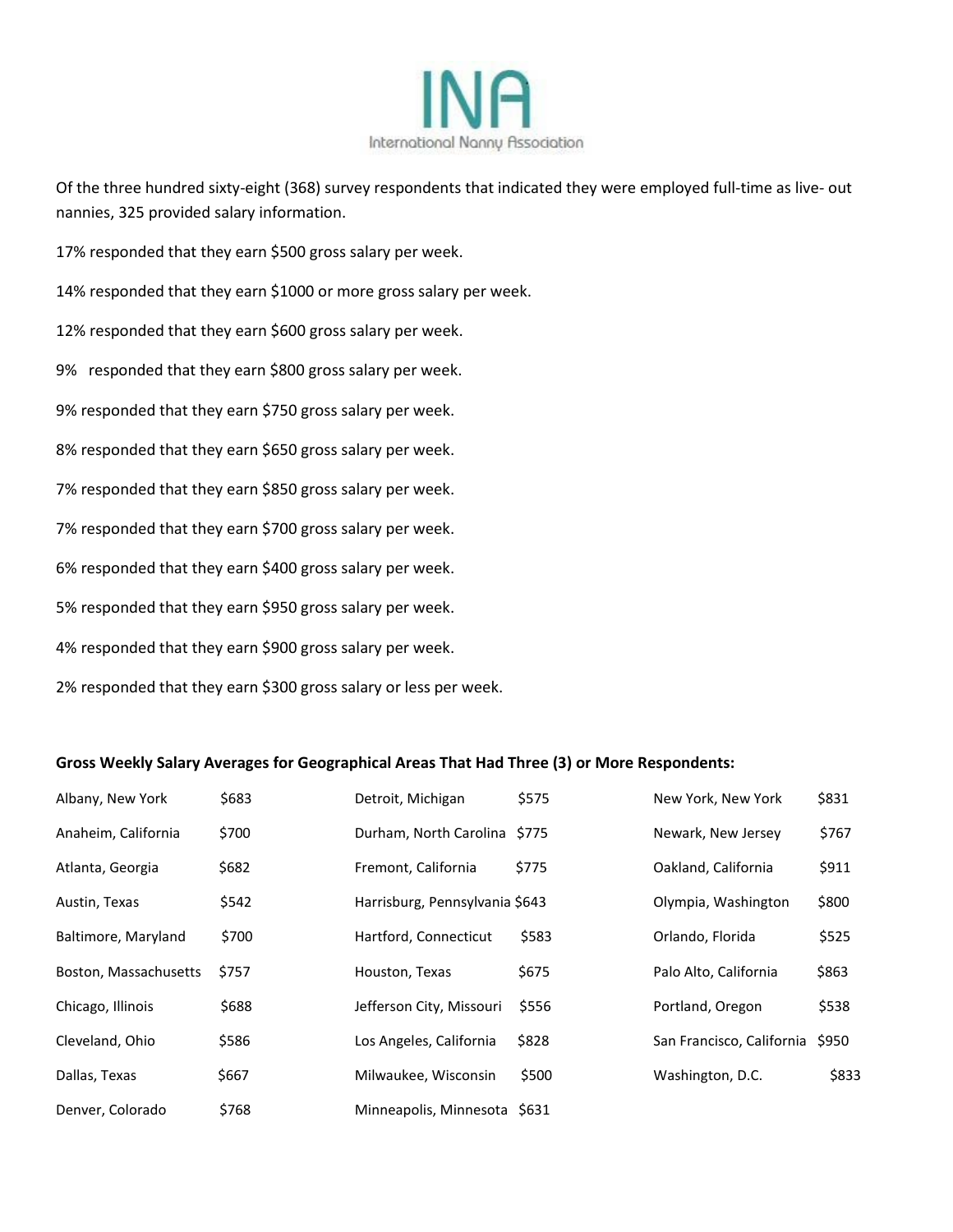

#### **National Gross Weekly Salary for Full-Time Nannies Based on Years of Nanny Experience**

Full-time nannies with less than 1 year of nanny experience earned on average \$521 gross per week. Full-time nannies with 1 year of nanny experience earned on average \$529 gross per week. Full-time nannies with 2 years of nanny experience earned on average \$603 gross per week. Full-time nannies with 3 years of nanny experience earned on average \$600 gross per week. Full-time nannies with 4-5 years of nanny experience earned on average \$626 gross per week. Full-time nannies with 5-7 years of nanny experience earned on average \$630 gross per week. Full-time nannies with 7-10 years of nanny experience earned on average \$677 gross per week. Full-time nannies with 10-15 years of nanny experience earned on average \$709 gross per week. Full-time nannies with 15-20 years of nanny experience earned on average \$713 gross per week. Full-time nannies with 20 plus years of nanny experience earned on average \$734 gross per week.

#### **National Gross Weekly Salary for Full-Time Nannies Based on Years of College Experience**

Full-time nannies with 2 years of college experience earned on average \$611 gross per week. Full-time nannies with a bachelor's degree earned on average \$633 gross per week. Full-time nannies with a master's degree earned on average \$725 gross per week.

#### **40% of full-time nannies responded that they travel with their employer.**

51% of full-time nannies responded that they do not travel with the employer. 9% did not respond.

## **Of the 40% of full-time nannies who responded that they travel with their employer, 14% responded that they receive no additional compensation when traveling with their employer.**

9.5% responded that they receive \$100 per night additional compensation when traveling with their employer. 8% responded that they receive \$50 per night additional compensation when traveling with their employer. 6% responded that they receive "other" per night additional compensation when traveling with their employer. 1.5% responded that they receive \$125 or more per night additional compensation when traveling with their employer. 1% responded that they receive \$75 or more per night additional compensation when traveling with their employer.